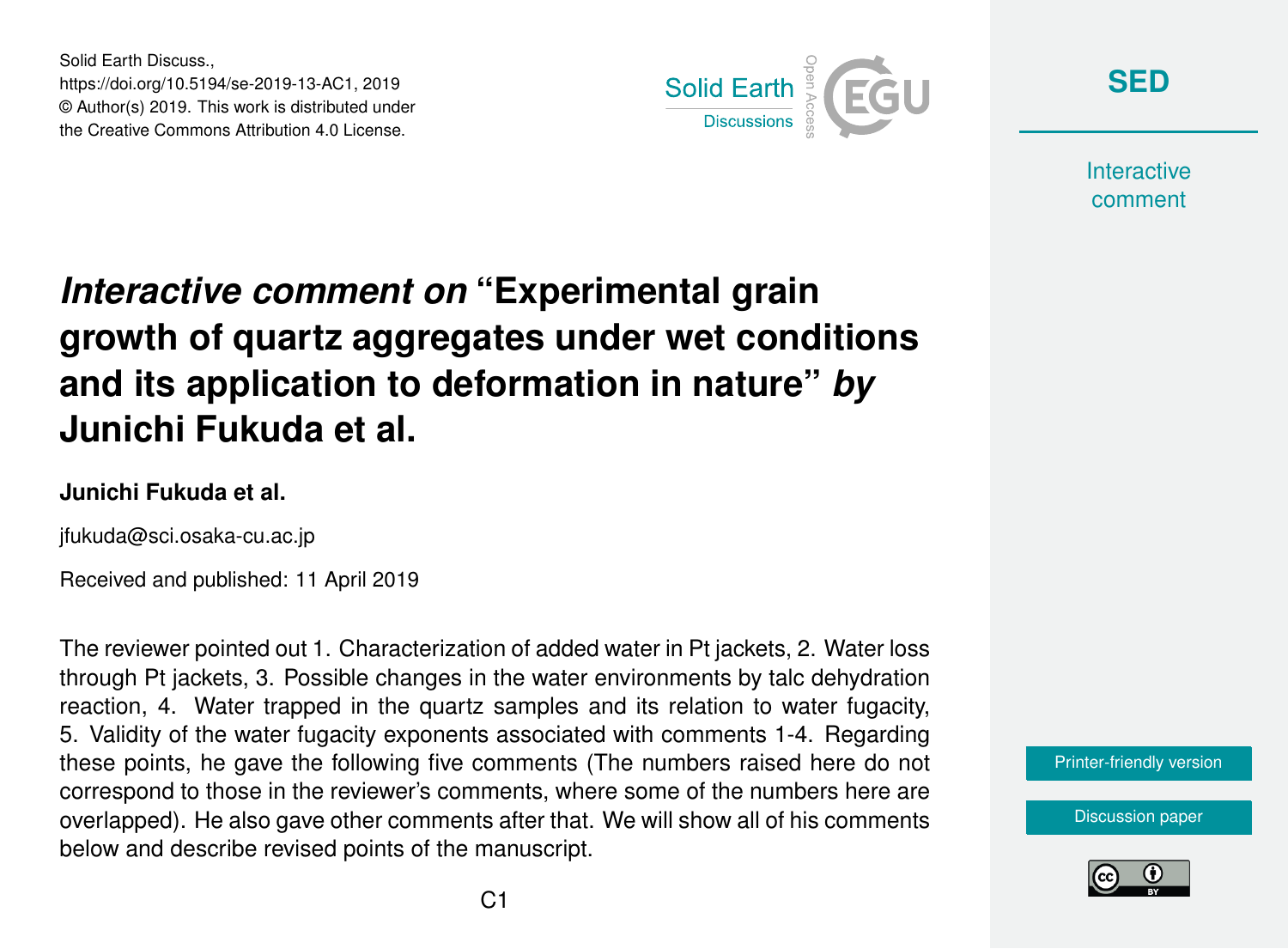## **[SED](https://www.solid-earth-discuss.net/)**

**Interactive** comment

[Printer-friendly version](https://www.solid-earth-discuss.net/se-2019-13/se-2019-13-AC1-print.pdf)

[Discussion paper](https://www.solid-earth-discuss.net/se-2019-13)

**Reviewer:** 1) I do not know enough about the pyrex/MgO/talc cells used in this study but I expect that members of the Orleans lab have lots of experience with this cell and might have papers/methods descriptions available to cite to confirm that this assembly is capable of establishing/controlling water fugacity within some given range. This would be an important addition to this manuscript so it does not leave readers wondering if there's anything wrong (or variable) about fH2O for the range of experiments conducted.

————————————

————————————

**Authors:** As the reviewer commented, the Orléans lab has been using the cells and knows the validity of the assembly as well as the experimental techniques, characteristic of the piston cylinder apparatus, etc. In the revised manuscript therefore, we showed representative references from the group (Prouteau et al., 2001; Prouteau and Scaillet, 2013), which showed systematic changes in rock compositions (mid-oceanic basalt) depending on the amounts of added water. We also showed references from the group (Gaillard, 2004; Pommier et al., 2008; Laumonier et al., 2015), which measured electrical conductivity of various rock types with different amounts of water in glass. Some of these references performed measurements using the gas-pressuremedium vessel (namely, without talc which can be a water source). In any cases of the apparatus types, they succeeded in measuring systematic changes in electrical conductivity values as a function of water contents. We described these results in the revised manuscript (page 5, line 1).

In our study, we did not see any difference in grain growth due to different amounts of added water in the range of 0.2–10.0 wt%. This would mean that water is already saturated in the Pt jacket and water fugacity values calculated from given pressure and temperature conditions do not change in this range of added water.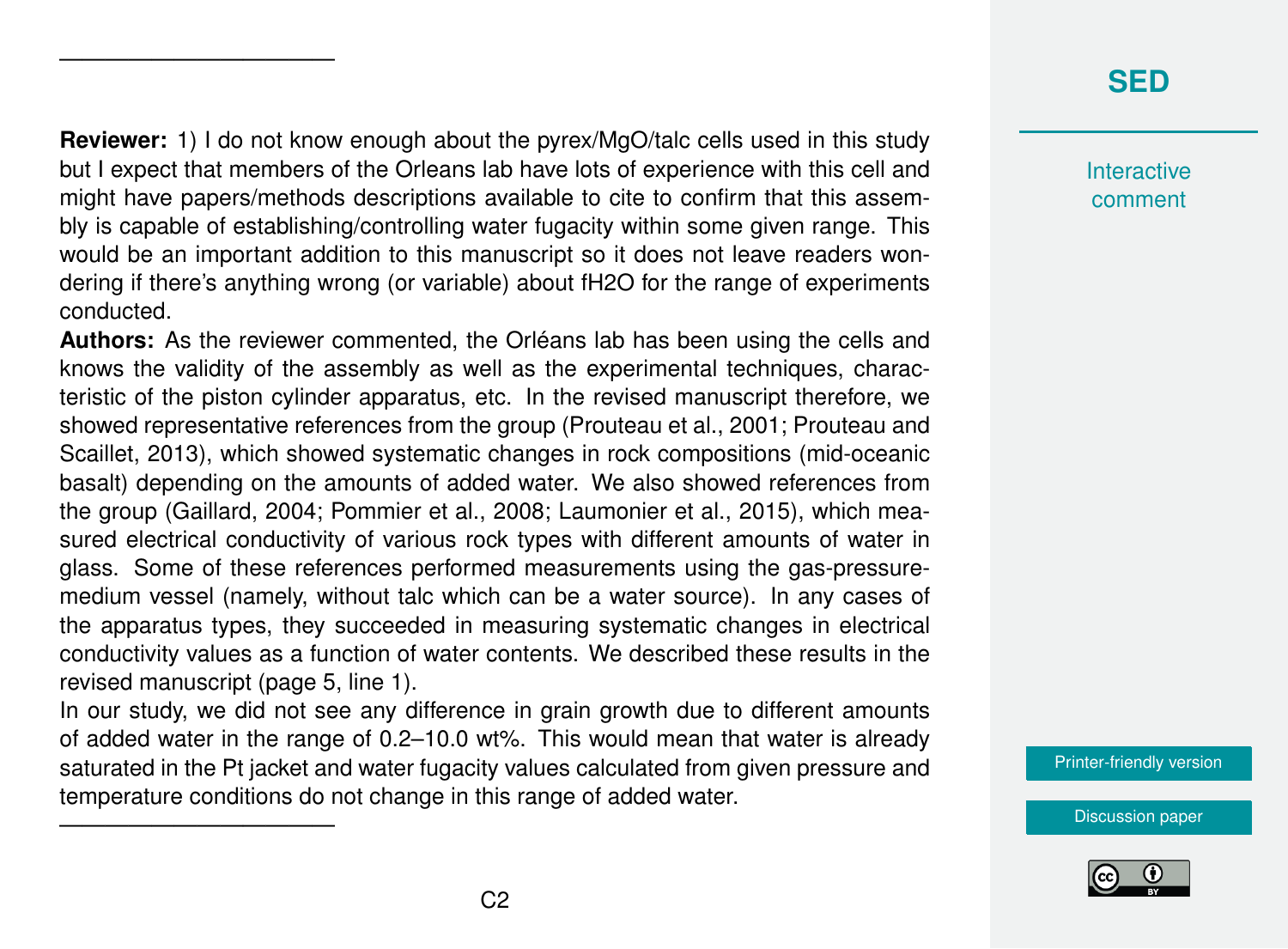**Reviewer:** 2) The authors could describe if the talc dewaters during the experiments. This depends critically on the temperature of the outer talc sleeve. This dehydration reaction is usually very visible and talc assemblies have certainly established very wet, high fH2O envirronments.

**Authors:** The dehydration reaction of talc can occur in our experimental conditions. We added a new reference about it in the revised manuscript (Bose and Ganguly, 1995; page 5, line 7). As we also replied to comment (1), the previous researches by the Orléans lab proved that the talc assembly does not significantly change the water environment in Pt capsules including samples and water.

————————————

**Reviewer:** 3) IR spectroscopy of the quartz samples could be done to confirm the presence of liquid water (fluid inclusions?) which would support the application of the Pitzer-Sterner calculation of fH2O when water is present as a distinct phase.

**Authors:** The samples become fragile after the experiments and easily fall apart during thin sectioning without epoxy resin. IR spectroscopy requires only samples without epoxy resin. We tried to make thin sections for IR spectroscopy at first but we could not because of this reason. However, we also have different samples from another grain growth experimental series that the first author (JF) performed at Texas AM University using the same powder sample and solid salt assembly. The results of IR spectroscopy for some samples are shown in Fukuda et al. (2018). In this experimental series, we confirmed a broad water absorption band in an IR spectrum at 3800–3000 cm<sup>-1</sup> due to liquid water and several OH sharp bands due to crystalline water. Liquid water could exist as fluid inclusions and/or in grain boundaries.

Gerretsen et al. (1989) experimentally succeeded in introducing water into the intracrystalline part of quartz and they observed fluid inclusions by transmission electron microscopy and corresponding broad IR bands. This experimental technique was expanded and good correlations between, water contents, pressure, and temperature, **Interactive** comment

[Printer-friendly version](https://www.solid-earth-discuss.net/se-2019-13/se-2019-13-AC1-print.pdf)

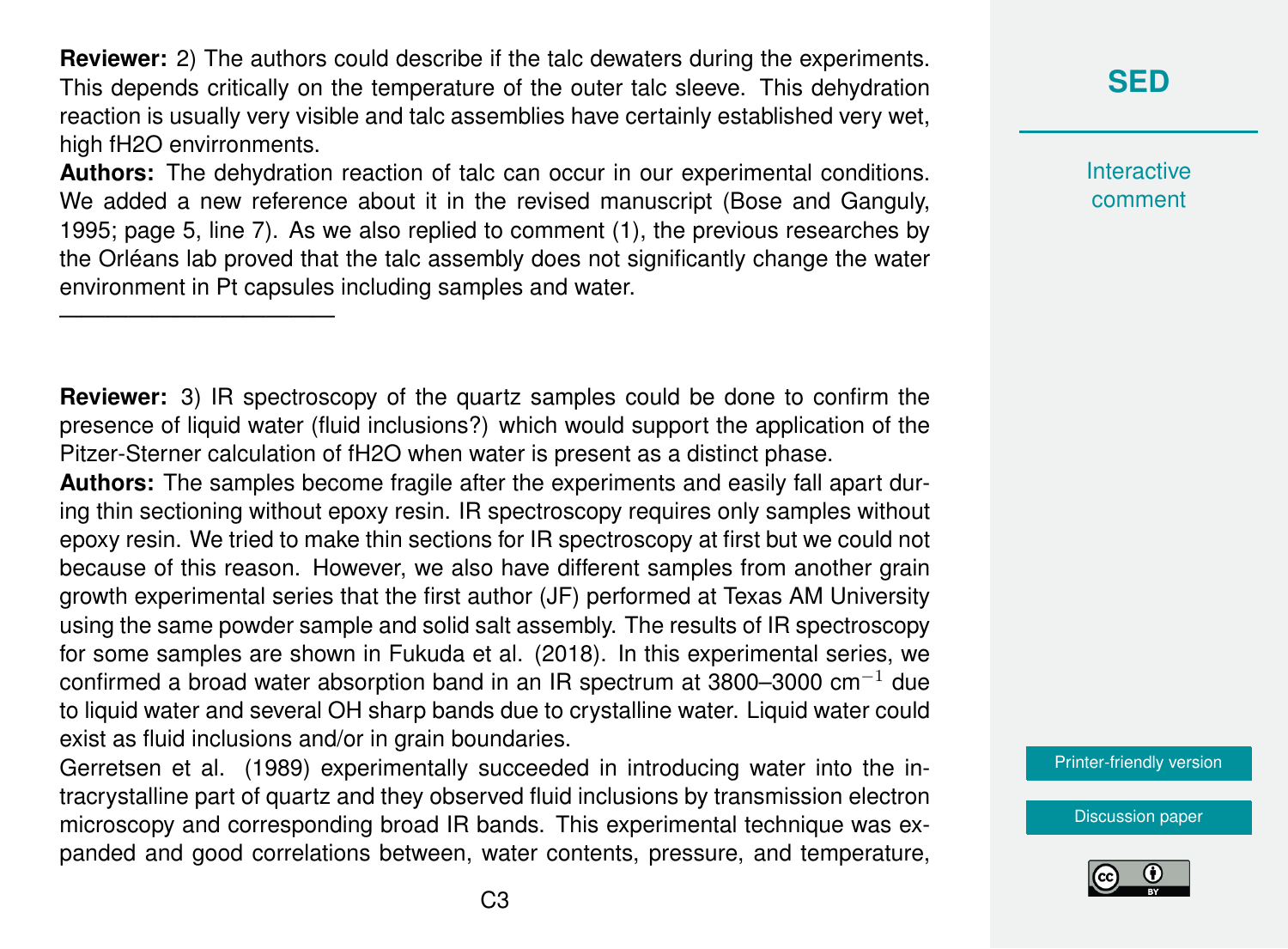have been reported in recent studies (e.g., Stalder Konzett, 2012; Baron et al., 2015; Frigo et al., 2016). Again, our samples fall apart during thin sectioning without epoxy resin. However, as a future study, for some samples with large grains enough for IR spectroscopy (usually  $>20 \mu m$  for a Glober light source), IR spectra could be measured for a single grain and compared with these studies.

————————————

————————————

**Reviewer:** 4) Alternatively, if IR of the samples is not possible, the authors could measure the IR spectra of the pyrex, before and after an experiment. Pyrex glass we have in our lab is very wet and silicate melts are known to retain high water concentrations. And IR measurements of pyrex glass before the experiment is easy. Still it would be good to measure IR of the pyrex after experiments. This could then support the contention that the assembly maintains a high fH2O outside the Pt jacket, thus maintaining a high fH2 and limiting loss of hydrogen from the jacket.

**Authors:** This is an interesting idea. Since the kinetics of intracrystalline water loss and gain in quartz is not well known, Pyrex glass, whose kinetics seems faster than quartz, may rather be helpful to know the environment of water. Unfortunately, we disposed of the Pyrex glass and other assembly parts when we finished each experiment. This measurement will also be a future work, but cation would be needed as to where water is supplied from; talc dehydration and/or hydrogen escape from the Pt jacket.

**Reviewer:** Finally, it is interesting to note that the grain growth measured didn't seem different for samples with added water versus experiments in which no water was added to the powder and novaculite). This would be consistent with the assembly controlling the fH2O, if just a trace of H2O is in the jacket and is retained as a distinct phase by a pressure medium outside the Pt that controlled fH2O and fH2. Given the above, and the very brief, incomplete information about grain growth in a gas

## **[SED](https://www.solid-earth-discuss.net/)**

**Interactive** comment

[Printer-friendly version](https://www.solid-earth-discuss.net/se-2019-13/se-2019-13-AC1-print.pdf)

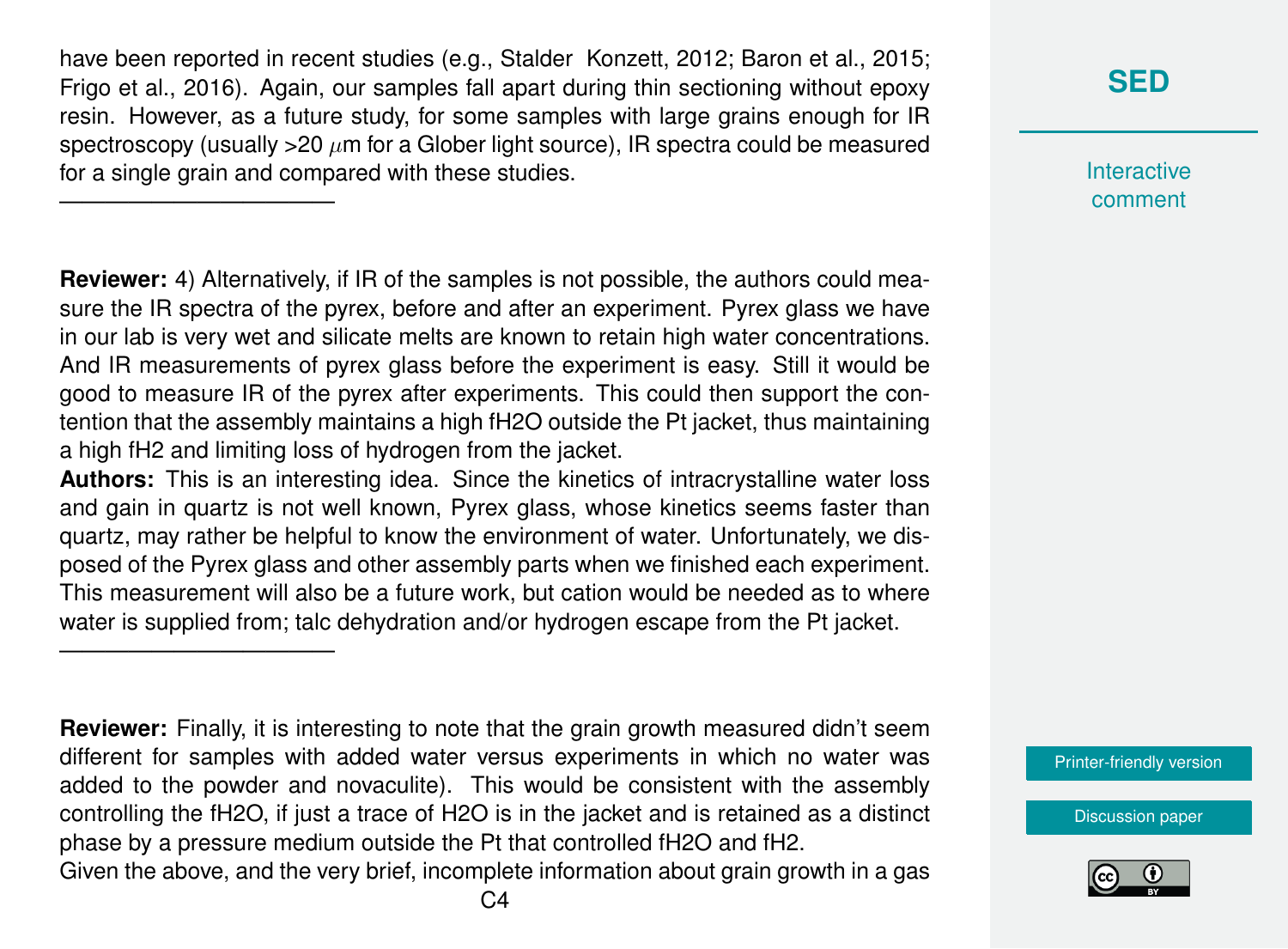apparatus, I suggest the reference to "no significant grain growth" in the gas apparatus experiment can be deleted. This doesn't add much to this study and is understandable in terms of very low fH2O values during this expeirment

**Authors:** When only the novaculite was used without added water in a Pt jacket, no grain growth was observed (PC17-2) In contrast, when the powder and novaculite were used without added water, grain growths of the two were observed (PC17-1) as the same with other experiments with added water. From these two experiments, we concluded that only adsorbed water on the powder can give a wet condition to cause grain growth. Therefore, we do not think this evidence gives the idea about water fugacity controlled by the assembly. In other words, even when a certain assembly, which does not give water, is used, the same results could be obtained. In order to confirm whether or not an assembly giving water and resultantly controlling water fugacity of the inside of the Pt jacket, one would need to compare results using a water-giving assembly with those using a no-water-giving assembly. As we also replied to comment (1), following the results from the Orléans group, these two different assmeblies do not seem to change the water enviroment in the Pt jacket.

Regarding the result of the gas apparatus, we understand the reviewer's point. This result may have been obvious. However, we would like to keep this fact for readers who in the future consider trying similar but successful quartz grain growth experiments using a gas apparatus under different pressure and temperature conditions. Therefore, we thought this statement would be helpful.

————————————

**Reviewer:** I have a minor issue with referring to the natural novaculite as a quartzite. Novaculites have different modes of origin than do quartzites and are distinct in a number of ways. For example, the starting grain sizes are only found for novaculites. I know of no quartzite with such a small grain size. Quartzites typically have iron oxide impurities (1-2%), while novaculated can be very pure and contain little Fe or other impurities.

## **[SED](https://www.solid-earth-discuss.net/)**

**Interactive** comment

[Printer-friendly version](https://www.solid-earth-discuss.net/se-2019-13/se-2019-13-AC1-print.pdf)

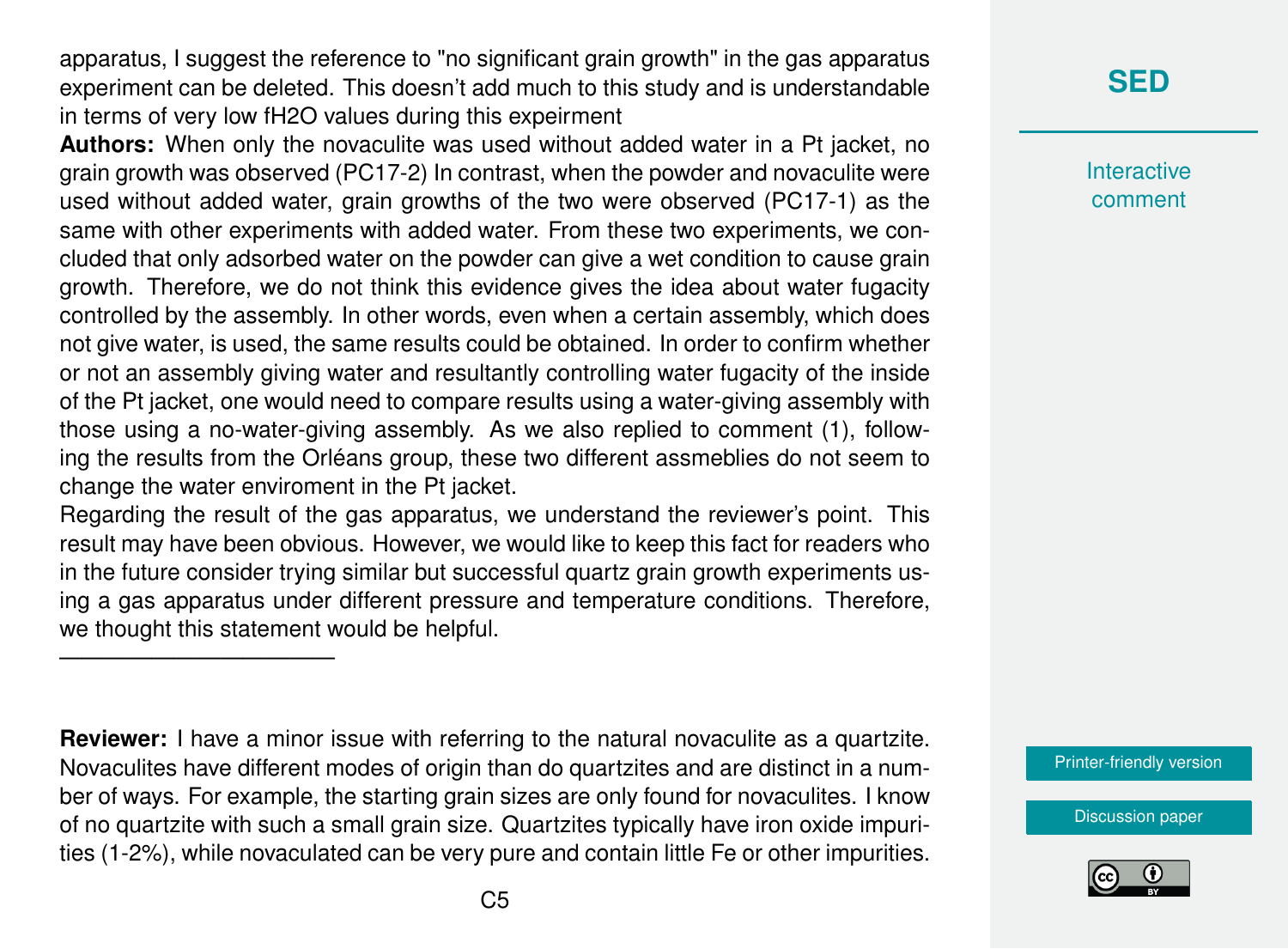Please refer to the natural polycrystalline samples as novaculite. Also, please give the locality of the novaculite? Is is an Arkansas novaculite or from another locality? **Authors:** We understand. We changed quartzite to novaculite throughout the manuscript. The novaculite we used is an Arkansas novaculite, which we also specified in the Samples section, but the exact locality in Arkansas is unknown.

————————————

————————————

**Reviewer:** The characterization of grain size and shape by SEM and EBSD is very nice, and I don't know what the optical microscopy does that isn't accomplished by the electron microscopy. Are any of the optical micrographs of starting materials or final experimental products needed? It is very difficult to see the grains; thus there's not much microstructural content in these images. This could cut back on the manuscript without loss of much content.

**Authors:** We understand the reviewer's point but we think visual images that give analytical data (i.e., grain size) are important. These images also give grain plucking during thin sectioning, open grain boundaries, pore closures with increasing grain sizes. Rather than only describing the results of these observations in text, we think showing the light photomicrographs would be helpful.

**Reviewer:** I like the section on application of the grain growth kinetics to metamorphic rocks, but think this could be strengthened by referring to reported grain microstructures of naturally heated rocks. For example, if you take observed grain sizes of metamorphic rocks subjected to known temperatures (by phase equilibria or other methods) and the grain growth laws of this study, what does this imply about time of metamorphism? If any geochronology of the metamorphic is known, do you have a match of time of metamorphism? If there is a mismatch, can it be explained by pinning of quartz grain boundaries by micas or other secondary phases? If so, could you infer the history

**[SED](https://www.solid-earth-discuss.net/)**

**Interactive** comment

[Printer-friendly version](https://www.solid-earth-discuss.net/se-2019-13/se-2019-13-AC1-print.pdf)

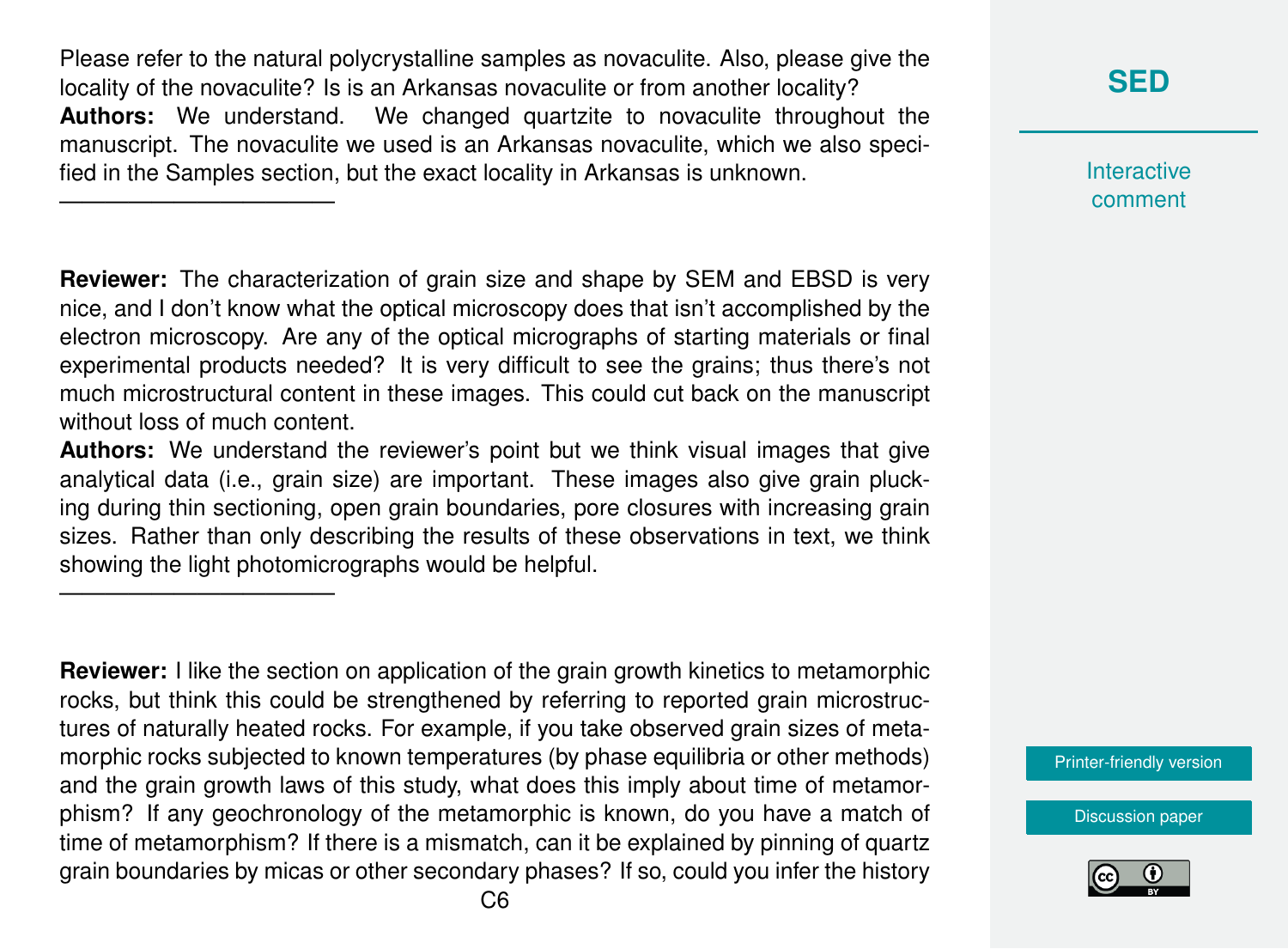#### of grain growth before the observed pinning occurred?

————————————

**Authors:** In the revised manuscript, we refer to a natural case by Wightman et al. (2006) and give a discussion about a possibility that their natural case can be well explained by our grain growth laws (new paragraph, page 11 and line 22). As we described in the original manuscript, they constructed a grain growth law using experimental data by Tullis and Yund (1982) although the methods for the determination were not shown. The data in Tullis and Yund (1982) would not be enough to discuss the effects of pressure and temperature individually (Table 1 in our manuscript). Wightman et al. (2006) managed to explain the grain growth time of their samples ( 4 million years) that could have caused an increase in grain size from  $\leq 1$  to 100  $\mu$ m. They mainly varied temperature conditions of 400–500 ◦C to explain their grain growth estimation because their grain growth law is sensitive to temperature, meaning the activation energy is large (215 kJ/mol). Their grain growth law and parameter settings may be possible. However, Fig. 11 in our manuscript shows that their natural data may be easily explained. This is mainly because our grain growth law is less temperature sensitive because of the lower activation energy (e.g., 60 kJ/mol for the novaculite). The grain growth time estimated from our grain growth laws match well with their natural condition.

**Reviewer:** Figure 7 and the text refer to epitaxial growth locally in some samples. Is this important? I don't see any conclusions that are drawn from this. If this process is widespread in the experiments, it needs to be described more fully, and the implications for results discussed. If it is merely a local process and grain sizes were measured in regions without this process occurring, then you need not describe this, unless you explicitly state how you avoided grain sizes of these regions to be included in your results. Again, this is a judgement call, depending on how widespread this was. Finally, I do not know whether I am looking at all quartz in Figure 7i or partly quartz

#### **[SED](https://www.solid-earth-discuss.net/)**

**Interactive** comment

[Printer-friendly version](https://www.solid-earth-discuss.net/se-2019-13/se-2019-13-AC1-print.pdf)